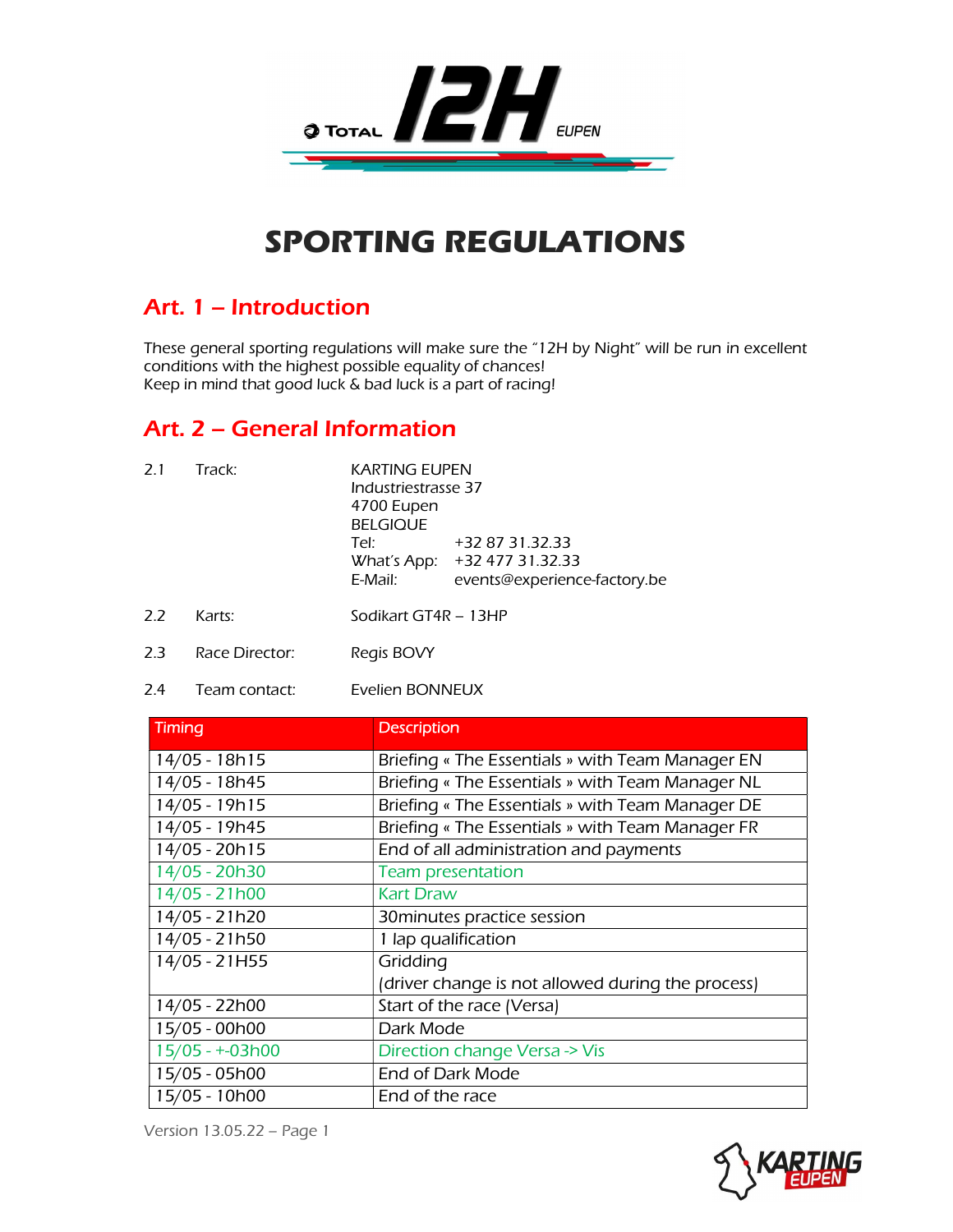

# Art. 3 – Race regulations

3.1 Official Language

Due to the international nature of the events, only the English version of these Sporting Regulations will be decisive in case of controversial interpretation. The versions in other languages are only made for your comfort.

- 3.2 You can find everything that is approved in these regulations, all the rest is forbidden
- 3.3 Through your participation you accept - These sporting regulations - The general regulations of Karting Eupen - The authority of the race director(s) You confirm to follow the regulations strictly.
- 3.4 The goal of these sporting regulations is to make sure that during the event there will be a very sportsmanlike behavior and a maximum equality of chances. The race direction has the possibility to make changes to these sporting regulations as long as these basic principles are respected.
- 3.5 Briefing before each event is mandatory for all team managers!

# Art. 4 – Admission Conditions

- 4.1 Every driver who enters needs to have at least a gold license (more info on our website: https://karting-eupen.com/pro-driver/discover/) showing that the driver is able drive below a certain quota at 85kg with our usual Racing karts (GT4R)
- 4.2 Participating is forbidden for:
	- Light persons who don't have experience driving a weighted kart
	- Persons with anemia, heart, lung or back problems
	- Persons who lost their consciousness the last 5 years unexpectedly
	- Pregnant women
	- Persons with more than 0.05 milligrams/100 millimeters per blood sample
	- Persons under the influence of drugs
- 4.3 There is no age limit. Nevertheless, all drivers need to be able to drive at 85kg with an adult kart.
- 4.4 When race starts, a driver cannot switch teams. If one team, during the event, doesn't have enough drivers (physical issues) to finish the race, the race director can exceptionally allow a driver from another team to drive for that team. But it has to be validated by the race director and that team would be considered as outside of the ranking.

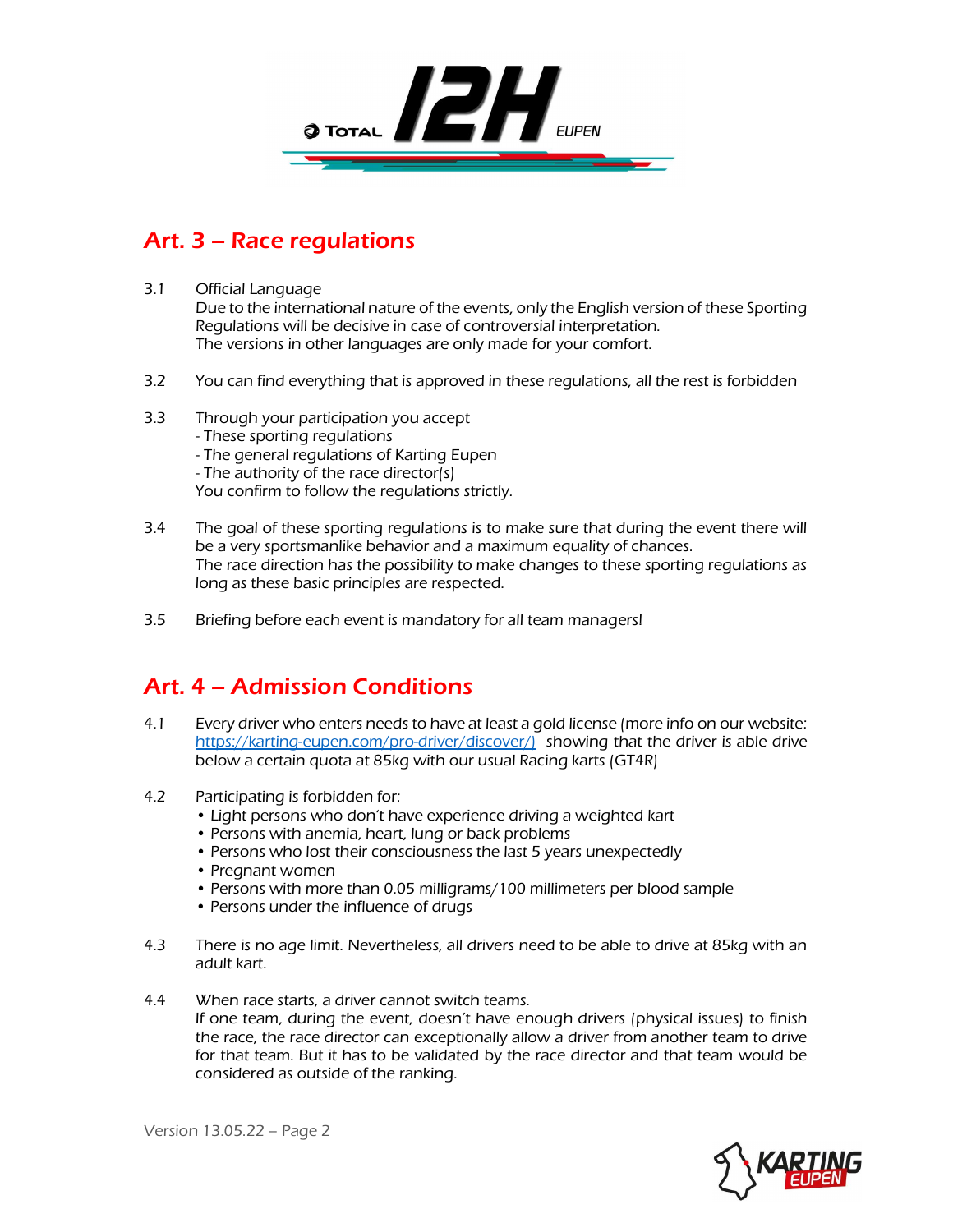

# Art. 5 – Racing Equipment

- 5.1 General equipment instructions
	- You must wear a helmet with visor. The helmet must be closed
	- It's forbidden to wear a scarf or other loose clothing which may hang out behind the kart.
	- Long hairs must be tucked inside the helmet
	- It's forbidden the wear open shoes or shoes with high heels
- 5.2 We recommend drivers to wear the following racing equipment:
	- **•** Gloves
	- Rib protectors
	- Neck protectors

#### Art. 6 – Team category

6.1 In order to compare teams of the same level, we created two categories.

PRO : If more than 4 hours is done by one or several Platinum driver, the team is considered as Pro Team.

PRO-AM : If no more than 4 hours is done by one or several Platinum driver, the team is considered as Pro-Am Team.

- 6.2 These 4 hours are based on the time spent on track. All time spent in the pit doesn't count!
- 6.3 The race director will determine if a driver is considered platinum or not. In the best interest of the race, a category modification can be done (at any time of the race).
- 6.4 Both team categories will drive using the same race and weight regulations.
- 6.5 The driver category can be found on the facebook event page : "12H Night Race 2022"

# Art. 7 – Weight & Stint

7.1 A stint is a relay between two kart changes. The complete stint needs to be done at the same weight.

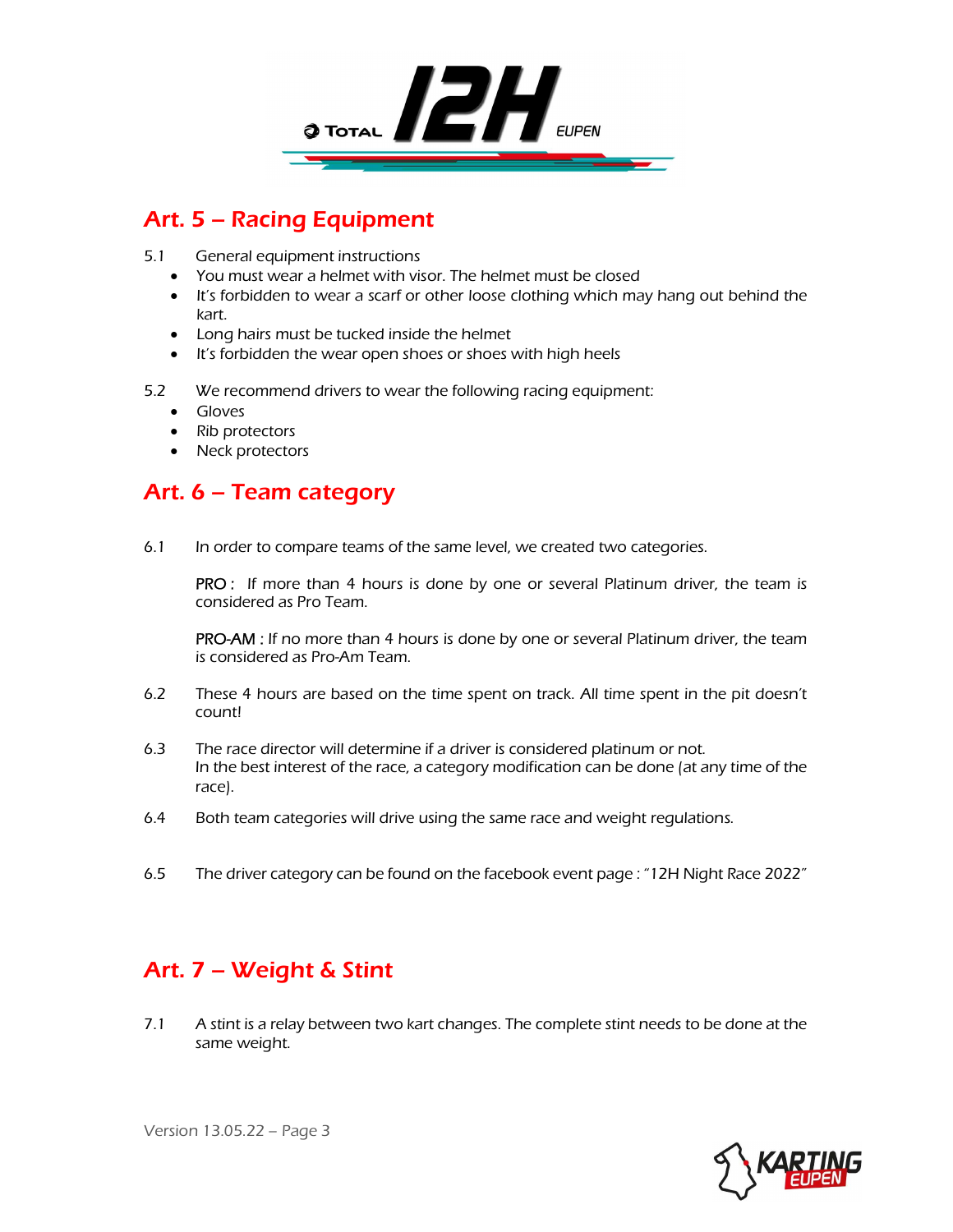

- 7.2 During the race each team has to do 14 stints: 10 stints in 85kg and 4 stints in 95kg (Number of stint depends on the number of participating teams. (14 stints are based on 25 participating teams meaning that adaptation is still possible).
- 7.3 Each team is free to organize their 85kg & 95kg stint as they want but the requested stint numbers of its category need to be respected.
- 7.4 Each team will have to identify clearly at what weight they are currently driving by a fluo armband (provided by Karting Eupen). The armband needs to be used for every 95kg stint.
- 7.5 On a Google sheet you will also have the possibility the follow the stints, with the specific weight, done by every team.
- 7.6 Who needs to do a weight control?

All drivers (incl. equipment & weight) need to weigh at all times the weight of the weight category he chooses. The control is after each driver change or stint.

During the weighing procedure there are no other persons allowed, not even to help put the weights on the balance. Except drivers with more than 20kg

7.7 Ways to make your kart heavier

Drivers who weigh less than their weight category (equipment included) have 2 possibilities to make their kart heavier:

- They can put weights (who are at your disposal) in the weight boxes of the kart. We have weight blocs of 2,5kg - 5kg and 10kg. With a maximum of 30Kg.

- They can also use their own lead. This lead needs to be in one piece and be attached to the kart if more than 10kg.

### Art. 8 – Karts & Kart Draw

- 8.1 1 type of kart Pro Karts: 13HP Sodikart
- 8.2 You will drive an optimized number of different karts. Meaning we will make two Team groups. We will do our best to make sure that all the teams playing the podium in PRO are in "Group  $A$ " and all the team playing the podium in PRO-AM are in the "Group  $B$ ".

The group composition will be done on Friday 13/5/22.

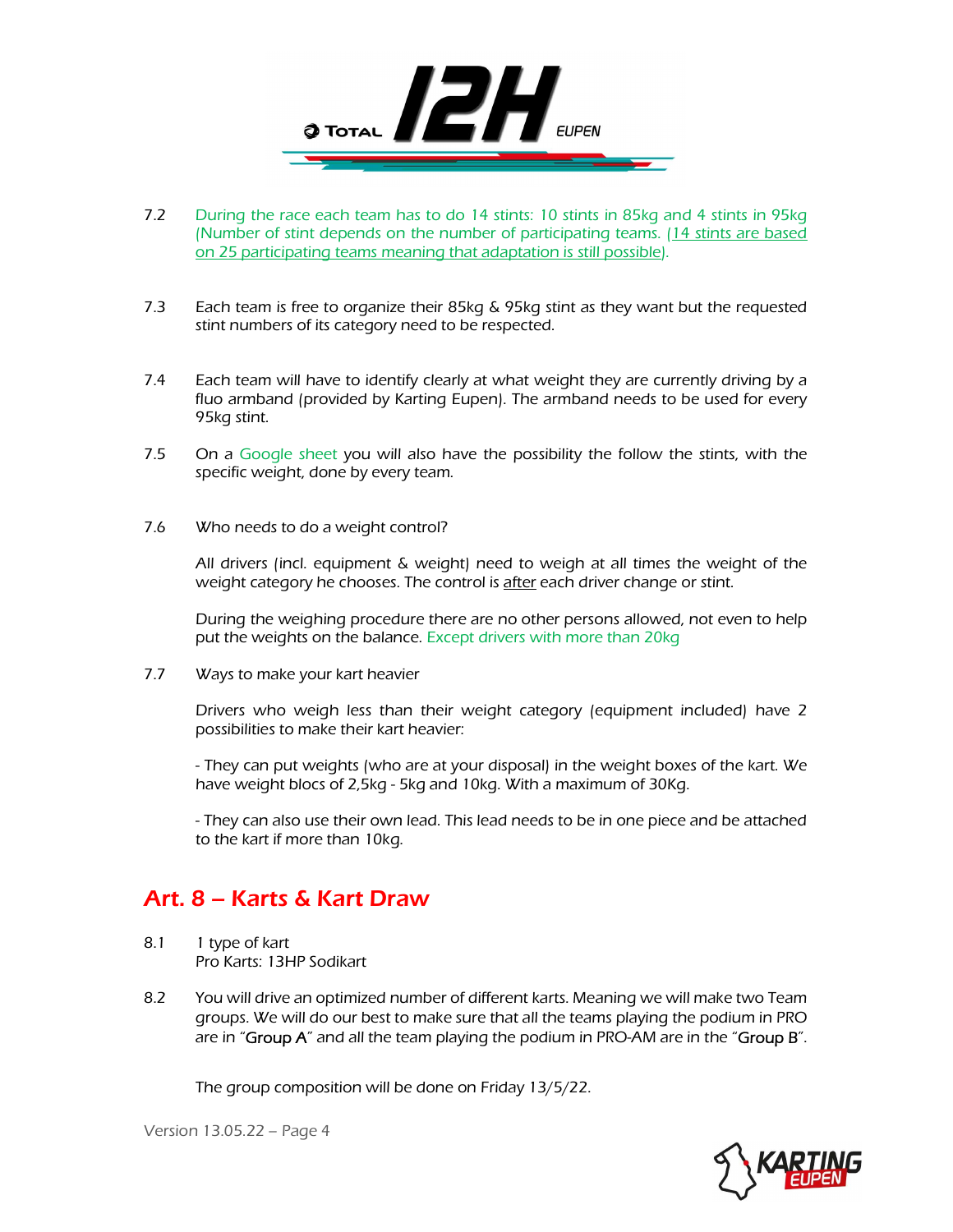

- 8.3 2 series of karts will be made. The aim being to have a certain level of kart homogeneity between the two series. At the end, we will have the same number of good and less good karts in each series. One series will be called « Left » and the other one « Right ».
- 8.4 We will put the selected karts in the left and right lane and give them letters from "Left" A" to "Left N" and "Right A" to "Right N" (still based on 25 teams).
- 8.5 After the team presentation, we start with a draw to dedicate lane "Left" or "Right" to the "Group  $A$ " or the "Group  $B$ ". Then a letter draw will be done before the start of the qualification to determine which team starts in which kart of that lane. The first driver of the team needs to take place in the kart with the letter that has been drawn. Our team will put your Team Number on it!
- 8.6 Depending on the final number of teams a timing that will determine when the kart changes start will be made (see Art.9). This timing will be available at the latest before the start of the qualification!
- 8.7 Spare parts, lubricants, and any type of work on the karts by driver or team members are forbidden, including tire pressure adjustments. There are no chemical, thermal or mechanical enhancing methods allowed on the tires.
- 8.8 If a kart has a mechanical problem it will be repaired and as soon as possible put back in rotation, as it was meant to be! Eventual kart switches will be announced!
- 8.9 FYI: The kart -number will always stay visible!

# Art. 9 – Planned Kart Changes

- 9.1 What will be considered as planned kart change? For minimizing the impact of having a bad or a good kart, we change regularly of kart. The planning of these kart changes will be announced before the start of the race.
- 9.2 Visibility of the kart change On track, a steward will have a panel on which a number will be indicated. This number represents the kart # which needs to immediately pit in. If the driver voluntary misses the pit, a warning will be given to that team.
- 9.3 The kart change will all use the following procedure:
	- 1. You drive in the pit in a controlled way.
	- 2. Our software detects automatically that you are in the pit and how long you are there.
	- 3. You have to drive slowly in the direction of the steward:
		- You stop behind your next planned kart
		- You exit from the kart will all your equipment (weight, seat,…)

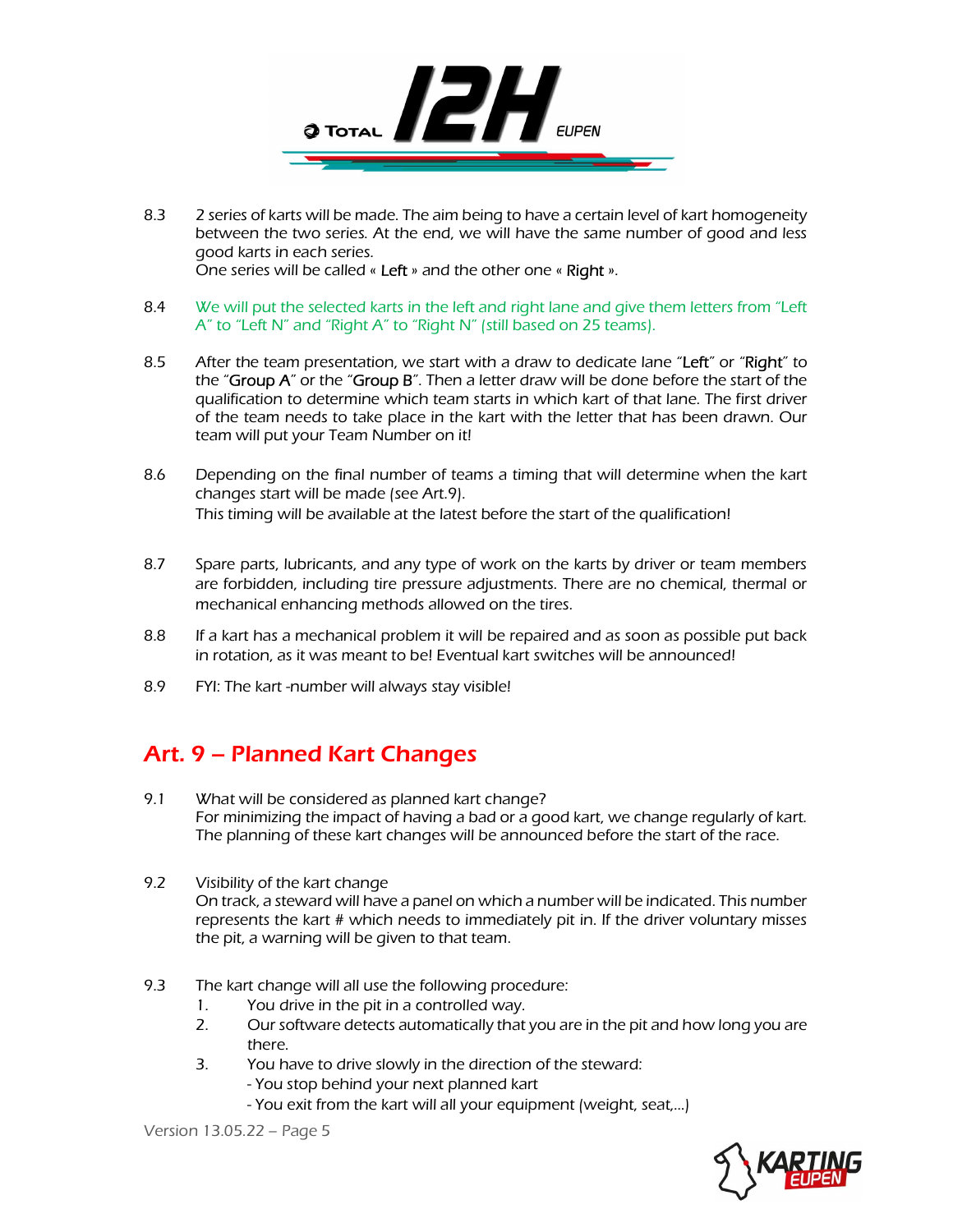

- You go on the balance for the weight control

- You can next sit in your following kart and wait the steward green light before starting

- 4. If another driver of the team takes the following stint, this driver can seat inside the next planned kart once the refueling is done. You need to wait the steward green light before starting.
- 5. Dangerous & exaggerated speeding in the pit area is strictly forbidden! The more, because there is nothing to gain at all
- 6. Near the exit of the pit you will see an LCD screen with the following information:
	- Your Kart number
	- Your name
	- The time you are in the stands (going up)
- 7. You can go on the circuit after the minimum pit-stop time of 45 seconds is reached.
- 8. You are allowed to exit the pit earlier than the driver that entered the pit before you. But you can never block or delay the exit of this driver! If it comes to a point that you want to exit at the same time, even if you are ahead, the driver that entered the pit first has priority and can never be delayed!
- 9. Blocking the pit exit for other drivers is strictly forbidden! Drivers who enter the pit for mechanical problems or other reasons will have to enter the dedicated zone for them in the pit. There it will be impossible the block or delay other drivers during their pit-stop!
- 10. If two pilots at the same time leave the pit and one of them blocks "involuntary" the other one, it will always be the one who enter the first in the pit who will have the priority.
- 11. The "voluntary" or "involuntary" blocking the pit exit is left to the appreciation of the stewards
- 12. Drivers who enter the circuit never have the priority on circuit.
- 9.4 Only the in-driver and the out-driver have access to the stands on the moment of the pit-stop with driver change. The team manager (he will have a special bracelet) also has access to the pit-area but only to pass strategic information. We strongly advice team managers to keep away from the weight control zone and to make sure he can't be accused of cheating with weights!

# Art. 10 – Unforeseen Kart Change

10.1 What will be considered as a reason to switch karts? There is a very simple rule: If the mechanic judges that it will be impossible to finish the next stint with that kart, your kart will be considered as a kart with a good reason for switching! If your kart has small problems (little cracks in the seat etc), you most likely need to continue driving this kart.

Please take into account that mechanics can make mistakes and are no fortune-tellers.

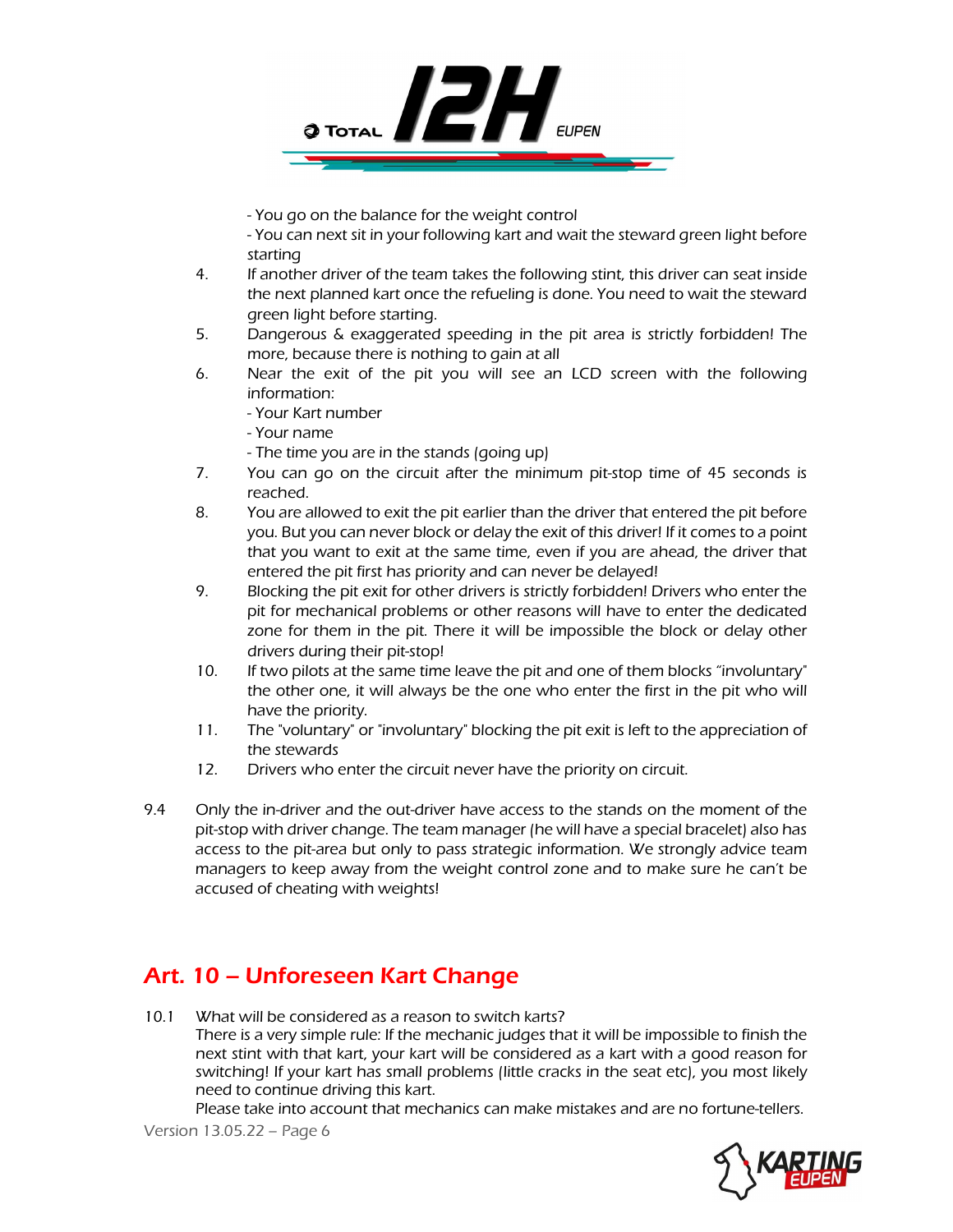

- 10.2 Kart change in case of "not good enough" during qualification It's impossible to change karts if you think the kart is not good enough. Even if your lap times are 3 seconds slower than your regular lap times! And you can't indicate what the problem exactly is, your kart won't be switched!
- 10.3 Kart change during qualification If you think you have a valid problem (See point 10.1) during the qualification you can ask a mechanic to look at the problem. If he confirms the problem you will get a new but cold kart and you can keep the position made with the first kart.
- 10.4 Kart change in case of "not good enough" during the race It's impossible to change karts if you think the kart is not good enough. Even if your lap times are 3 seconds slower than your regular lap-times! If you can't indicate what the problem exactly is, your kart won't be switches!
- 10.5 Kart change during the race If you think you have a valid problem (See point 10.1) during the race, you can enter the pit and go to the special kart-switch area! You can ask a mechanic to look at the problem. If he confirms the problem you will get a new but cold kart. Please don't panic and stay 55sec, if necessary 110sec in the pit! You will receive 1 or 2 bonus laps to compensate the loss of time! You will still lose precious seconds, but not more than that!
- 10.6 Race direction and mechanics will survey the lap-times of the karts! It is possible that they will do a kart check-up. Then again, if the problem is not severe enough and can continue racing it will stay in the race!
- 10.7 Don't forget: Endurances are won by getting the most out of every kart and not by complaining you don't have the best kart every time!

### Art. 11 – Pit-Stop

- 11.1 During the race (excl qualification), all teams need to process minimum 17 "Pit-Stops" incl. the 13 mandatory « Pit-Stops » for kart change.
- 11.2 Each pit stop needs to last minimum 45 seconds but in total, the sum of each "Pit-Stop" needs to reach 850 seconds (= 14min 10 sec on scoreboard).
- 11.2 Visibility of the « Pit-Stops » The last « Pit-Stop » done by each team but also the current total of the « Pit-Stops » will be posted on a Google sheet.
- 11.3 The pit-stops will all use the following procedure:
	- 1. You drive in the pit on a moment of your choice in a controlled way.

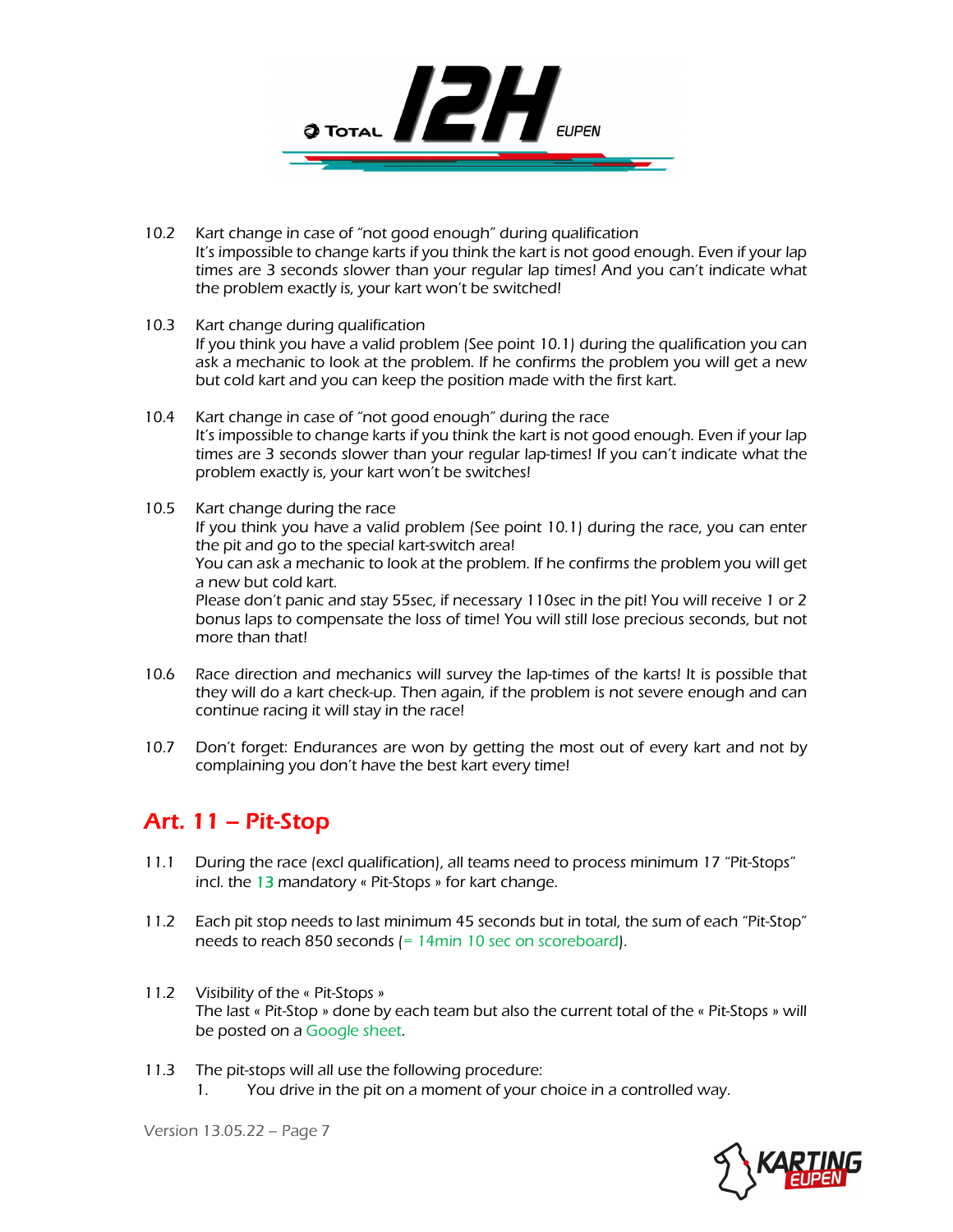

- 2. Our software detects automatically that you are in the pit and how long you are there.
- 3. Near the exit of the pit you will see an LCD screen with the following information:
	- Your Kart number
	- Your name
	- The time you are in the stands (going up)
- 4. Dangerous & exaggerated speeding in the pit area is strictly forbidden! The more, because there is nothing to gain at all!
- 5. You can go on the circuit after the minimum pit-stop time of 45 seconds is reached.
- 6. You are allowed to exit the pit earlier than the driver that entered the pit before you. But you can never block or delay the exit of this driver! If it comes to a point that you want to exit at the same time, even if you are ahead, the driver that entered the pit first has priority and can never be delayed!
- 7. Blocking the pit exit for other drivers is strictly forbidden! Drivers who enter the pit for mechanical problems or other reasons will have to enter the dedicated zone for them in the pit. There it will be impossible the block or delay other drivers during their pit-stop!
- 8. If two pilots at the same time leave the pit and one of them blocks "involuntary" the other one, it will always be the one who enter the first in the pit who will have the priority.
- 9. The "voluntary" or "involuntary" blocking the pit exit is left to the appreciation of the stewards
- 10. Drivers who enter the circuit never have the priority on circuit.
- 11. You can't finish the race with a pit-stop in the pit!

# Art. 12 – Race direction

- 12.1 After  $\pm$ /- 5:30 hrs of race, the race direction will be change.
- 12.2 The exact timing will be communicated at the latest before the start of the qualification
- 12.3 We will use the following procedure:
	- 1. The pit will be closed exactly 2 min before the leading kart goes on circuit
	- 2. This to ensure that there will no teams in the pitlane on the moment the leading kart is on circuit!
	- 3. If one kart is still in the pitlane when the leading kart leaves the pitlane, this kart has to leave immediately and will receive 2 laps penalty. If this kart doesn't leave immediately, he will receive 5 laps penalty.
	- 4. The leading kart will pick up the team in leading position as soon as he arrives.
	- 5. Once the participants gathered, the leading kart will use the short-cut for changing the race direction.
	- 6. After the direction change the leading kart will complete at least one complete lap before the race will be restarted at the starting line using the green flag.
	- 7. The pitlane will open again once the race is started

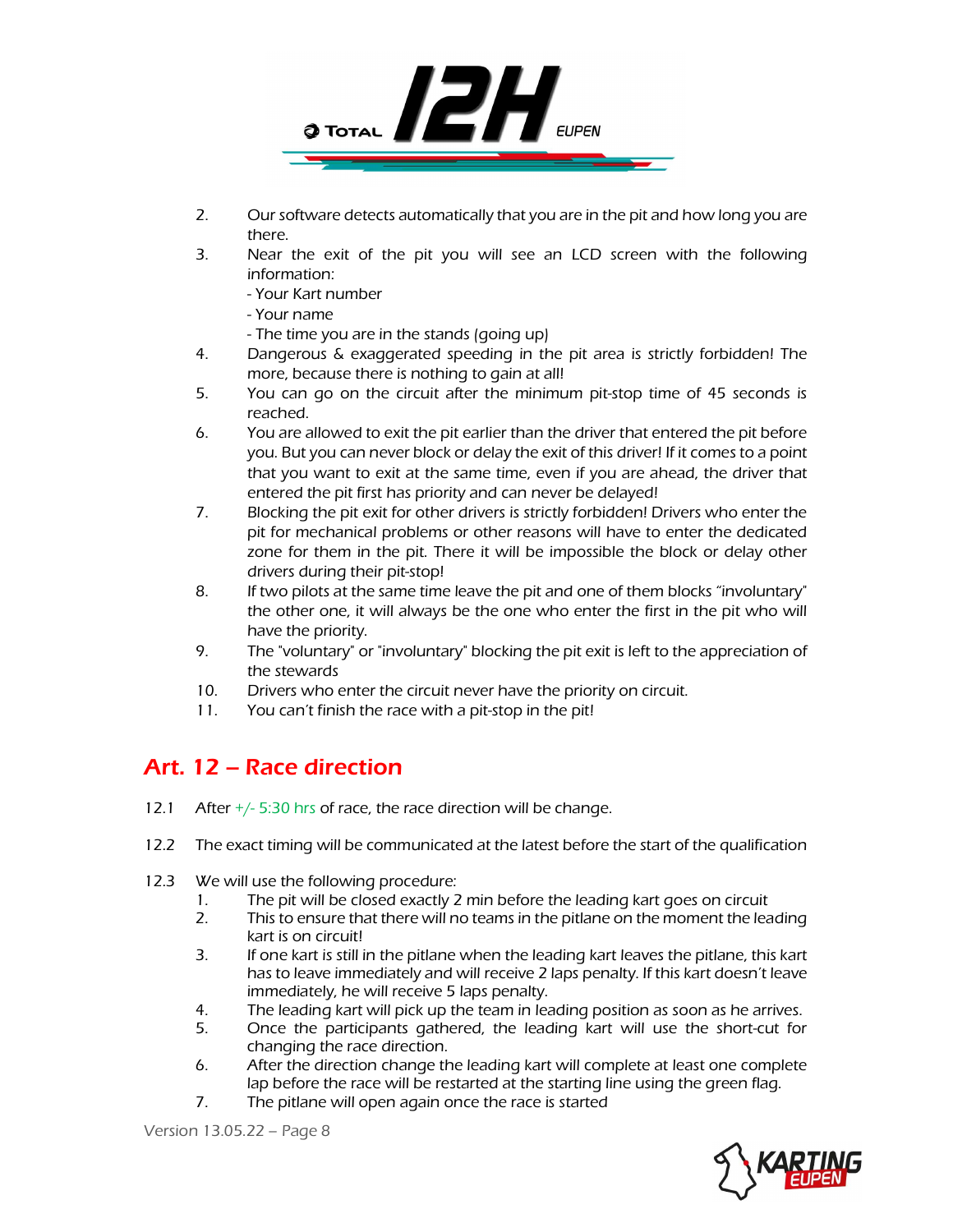

### Art. 13 – Flags

#### FLAGS FOR SECURITY REASONS

13.1 Local yellow flag

A local yellow flag may be shown on a specific section of the circuit. It means there is an incident ahead: Marshals and/or drivers on the circuit, a stopped kart, something that will require extra attention! Be prepared to slow down and judge the situation! Depending on the situation we want you to act responsible and safe! If the race direction judges that the situation is dangerous and you chose to not slow down (we can see this in your lap-times), you will get a penalty. We advise you to take these situations serious! Overtaking rolling karts is not allowed, even if they are very slow. You can however overtake standing karts!

- 13.2 Full circuit yellow flag & flashlights >>> neutralizing the race If we have to neutralize the race (circuit repair, severe accident on circuit ...), the leading kart drives in front of the team in first position. You need to drive behind the leading kart without overtaking. You can overtake standing karts. There are no karts allowed in the pit lane. Only in case of mechanical problems it is allowed to enter the pit lane if the race is neutralized.
- 13.3 Red Flag

If we have to stop the race (circuit repair, accident on circuit ...), we use the red flag. An immediate but safe stop is mandatory! If possible we stop the race before the driver in first position. The race will be relaunched by the safety kart.

#### FLAGS FOR RACE CONTROL

13.4 When does a driver gets a blue flag?

During a qualification a blue flag is given for drivers that are faster! During the races blue flags are given for drivers that have a higher position and are convincingly faster. Even if you are faster than the driver in a higher position, you won't get a blue flag!

There will be no blue flag for a higher positioned driver if he is definitely slower than the driver before him with a lower position.

- 13.5 Fixed blue flag  $=$  information Leaders are approaching from behind. Giving way is not yet required! Team being less well classified than you (more than 1 lap gap) but being faster than you. You can exchange the position but not mandatory.
- 13.6 Waved blue flag

The driver that becomes this blue flag will need to make place for the leaders that are right behind him within 3 corners! There are situations possible that it simply takes

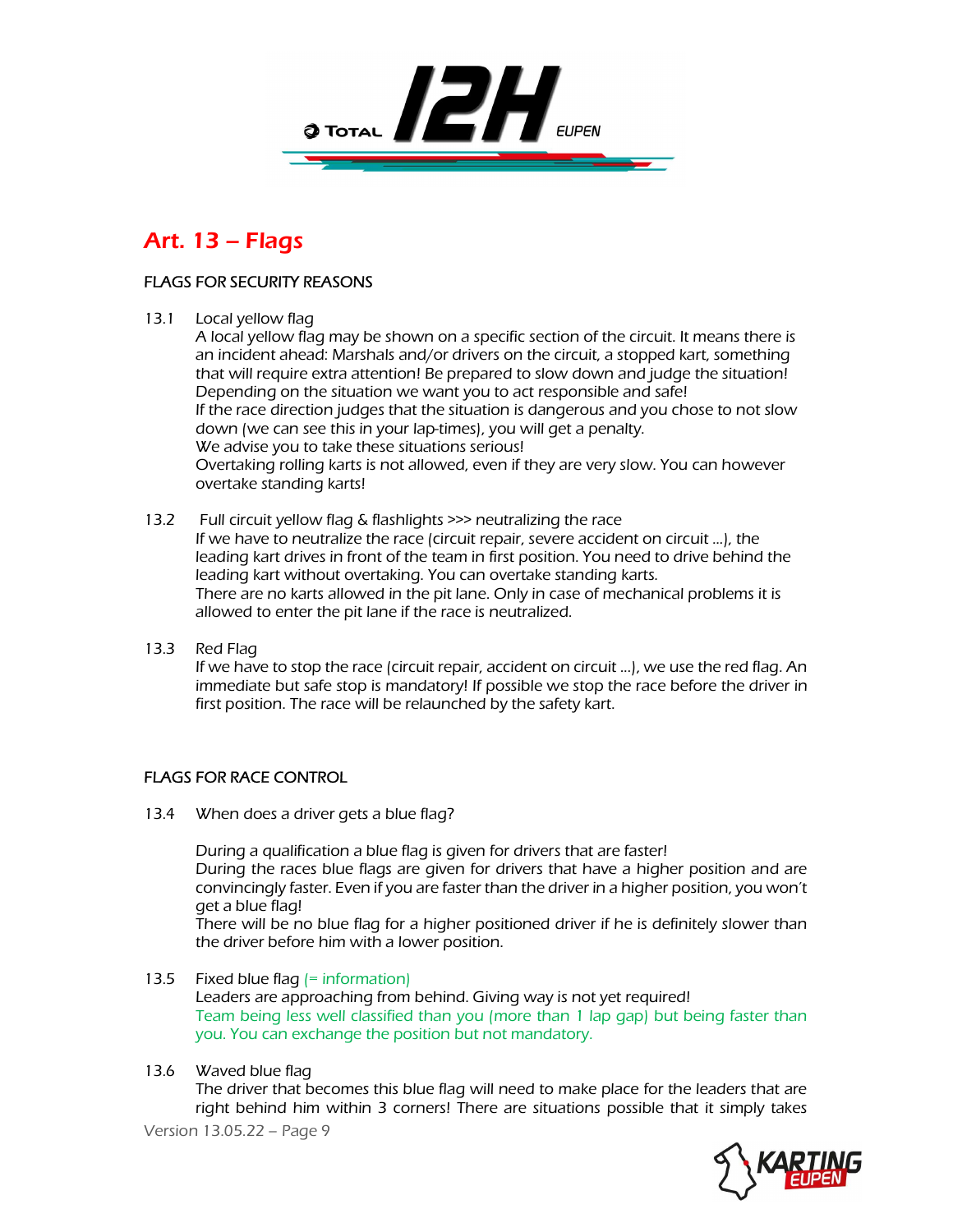

longer, but this is up to the appreciation of the race direction! If it takes longer than 3 corners you will be risking a penalty.

13.7 White flag

A white flag will be used to inform we are entering in the last lap. This flag will be raised once the leader will cross the finish line and there is less than 3 minutes.

13.8 Chequered flag Race Finish. The finish flag will always be given on the finish line!

#### FLAGS FOR AN UNSPORTSMANLIKE BEHAVIOUR

- 13.9 These flags are used to penalize unsportsmanlike behavior or other errors directly on circuit! Mistakes are human and can happen! But if you know you're wrong it's highly appreciated to make up for the error yourself. If you don't do this we can give you a warning, orange or black flag!
- 13.10 There are a maximum of mistakes you can make. 1 flag (warning/orange/black) = 1 mistake

You are allowed to do 2 mistakes for each 2hrs block in each race The 3<sup>rd</sup> mistake will be translated to a black flag. At the end of each block, we start from scratch.

13.11 Warning flag

This diagonal white & black flag is a warning, not more but also not less! However, your behavior will be supervised by race direction!

#### 13.12 Orange flag

Your overtaking maneuver was not sporty enough. You need to return your position to the driver you passed even if this driver lost more positions. If it takes more than one lap you will get a black flag.

It's not allowed to do your pit-stop before returning your position. If you do this anyway a new penalty will follow!

#### 13.13 Black flag

In case of a serious incident, the black flag will be shown immediately without any warnings or orange flags.

This is at least a time penalty. You need to enter the pit area!

If it takes more than one lap to go to the pit-area you will be disqualified of the race.

If there is no race direction present: You stay in the pit for at least 45 seconds, afterwards you can go back on circuit, by respecting the priority rules!

This is obvious that such a penalty has to be added to the total "Pit-Stop" quota you need to reach during that specific race.

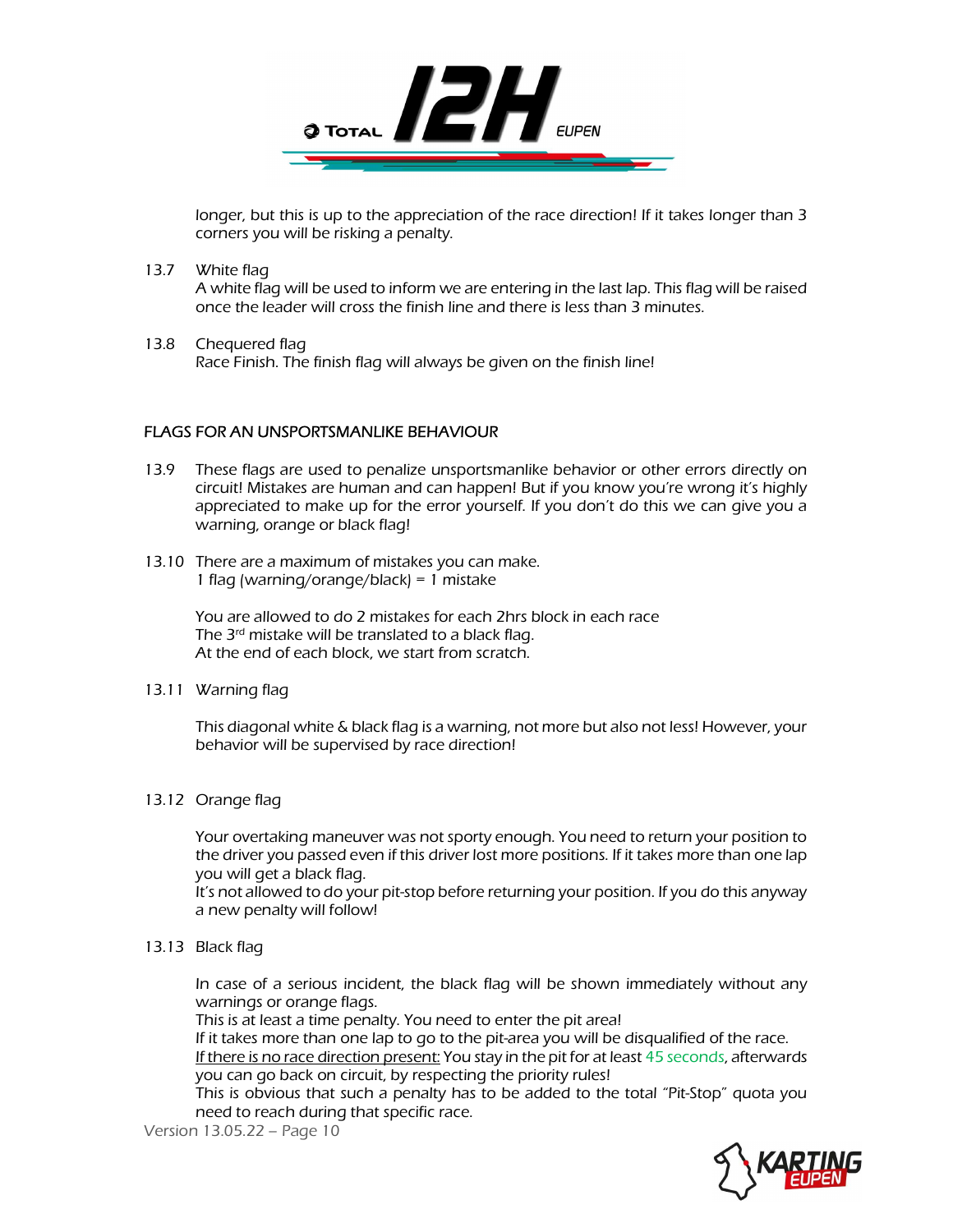

If there is the race director present, he can decide, depending on their appreciation,

- To keep you longer in the pit
- To disqualify you from the event

## Art. 14 – Driver's & Entourages behavior

#### 14.1 Position Protection

Voluntarily protection of its place is allowed but at a specific moment and a maximum number of times:

- When? during the last 30min of the first race direction (VERSA) and the last hour of the second race direction (VIS)
- How ? max 2 times per lap

If a driver protects its place before or more, he will receive a warning.

14.2 Race direction

As long as the conversation is respectful there is no problem to ask questions. But there is an end to every discussion and that is when the race director considers there is no step forward anymore. It has no use repeating your problems time after time again!

Treating the race direction disrespectfully or violent will result into a disqualification of the event!

14.3 Entourage

Also the driver's entourage needs to be respectful at all times! They also risk to be denied access to the circuit during the event.

### Art. 15 – Penalty

| <b>ON TRACK</b>                                            | <b>PENALTY</b> |
|------------------------------------------------------------|----------------|
| 15.1 Pushing without advantage                             | Warning        |
| 15.2 Bad "non violent" overtaking                          | Orange         |
| 15.3 Bad, violent "overtaking                              | <b>Black</b>   |
| 15.4 Overtaking during the formation lap                   | <b>Black</b>   |
| 15.5 Overtaking during yellow flag                         | <b>Black</b>   |
| 15.6 Not respecting the speed limit during the yellow flag | <b>Black</b>   |
| 15.7 Not respecting the orange flag after one lap          | <b>Black</b>   |
| 15.8 Not respecting the waved blue flag within 3 corners   | Warning        |

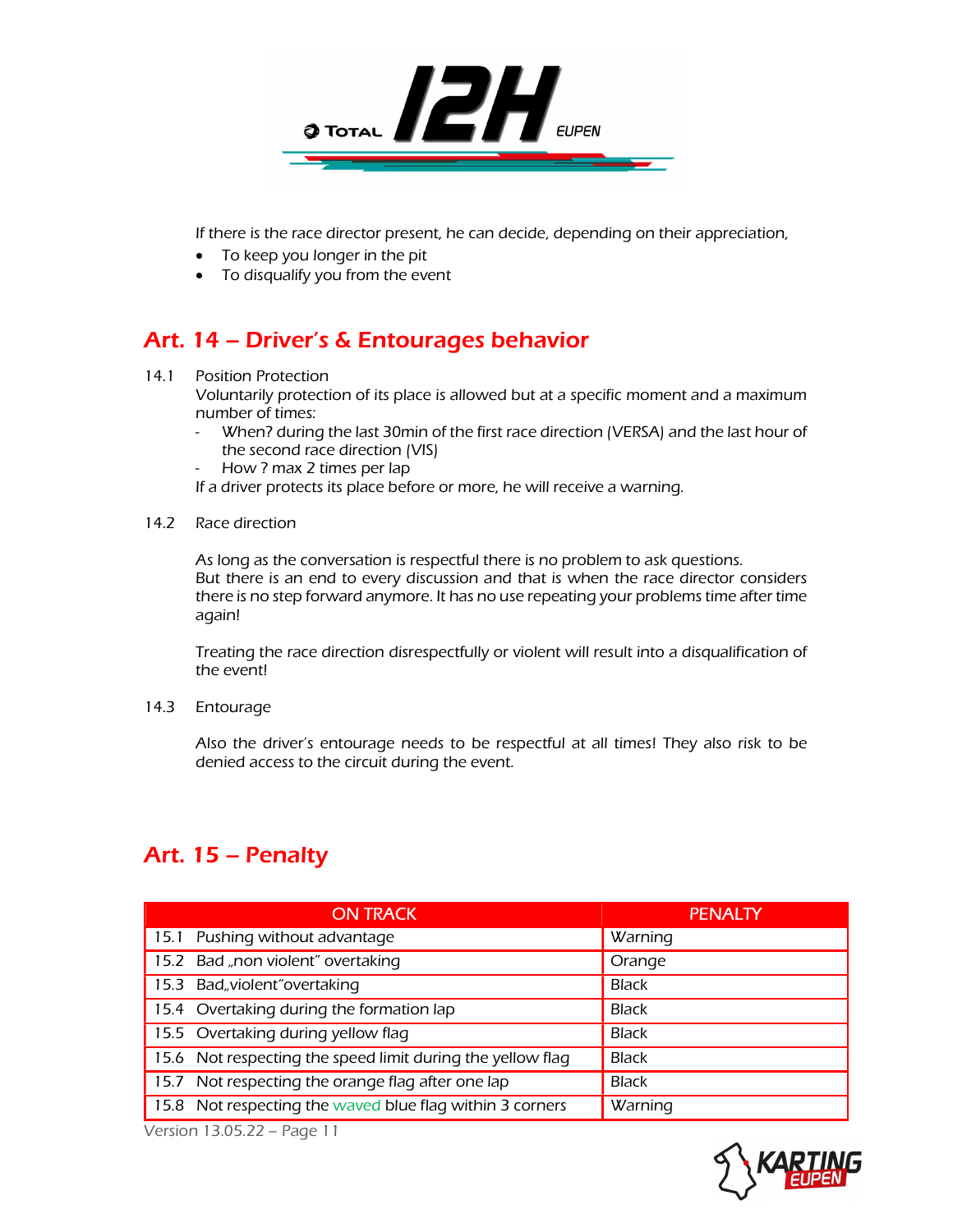

| 15.9 Not respecting the waved blue flag within 1 lap           | <b>Black</b>                             |
|----------------------------------------------------------------|------------------------------------------|
| 15.10 Not respecting the black flag within 1 lap (2 to 5 laps) | 45 seconds extra in the stand<br>per lap |
| 15.11 Not respecting the black flag (more than 5 laps)         | <b>DO</b>                                |
| 15.12 Volunteering crashing a kart                             | <b>DO</b>                                |
| 15.13 Underweight during the qualification                     | Start from the end of the grid           |
| 15.14 Not respecting the Position Protection rule              | Warning                                  |

| <b>IN THE PIT</b>                                                                                                          | <b>PENALTY</b>                                        |
|----------------------------------------------------------------------------------------------------------------------------|-------------------------------------------------------|
| 15.15 Pit Stop shorter than 45.00 sec                                                                                      | 1 lap penalty                                         |
| 15.16 Speeding in the pit before the start of the pit timing                                                               | Warning                                               |
| 15.17 Speeding in the pit lane                                                                                             | Warning                                               |
| 15.18 Not respecting pit priority rules and delaying a driver                                                              | Warning                                               |
| 15.19 Non-Voluntary Blocking other karts to get out the pits                                                               | <b>Black</b>                                          |
| 15.20 Voluntary Blocking other karts to get out the pits                                                                   | <b>DQ</b>                                             |
| 15.21 Dangerous Pit Exit                                                                                                   | Warning                                               |
| 15.22 Driving in the reversed direction in the pit                                                                         | <b>Black</b>                                          |
| 15.23 Underweight during the race                                                                                          | 1 lap penalty                                         |
| 15.24 Forgot weight in the kart - 1st time                                                                                 | Notification                                          |
| 15.25 Forgot weight in the kart - 2nd time etc.                                                                            | Warning                                               |
| 15.26 Work on kart by driver - 1st time                                                                                    | Warning                                               |
| 15.27 Work on kart by driver - 2nd time etc.                                                                               | <b>DQ</b>                                             |
| 15.28 Presence of the entourage (not team manager) in the<br>pit - 1st time                                                | Notification                                          |
| 15.29 Presence of the entourage (not team manager) in the<br>pit - 2nd time etc                                            | Warning for the supported<br>team or Access forbidden |
| 15.30 Presence of one driver without being a driver in/out in<br>the $pit - 1st$ time                                      | Notification                                          |
| 15.31 Presence of one driver without being a driver in/out in<br>the pit $-$ 2nd time etc.                                 | Warning                                               |
| 15.32 Presence of one kart when the leading kart leave the<br>pitlane but leave the pit just behind the leading kart       | 2 laps penalty                                        |
| 15.33 Presence of one kart when the leading kart leave the<br>pitlane without leaving the pit just behind the leading kart | 5 laps penalty                                        |
| 15.34 one or more pit-stop too few                                                                                         | 1 lap per missed pit-stop                             |
| 15.35 rule of seconds quota not respected                                                                                  | 1 lap per missed 20sec                                |
| 15.36 Pit-stop in the last lap                                                                                             | 1 lap penalty                                         |